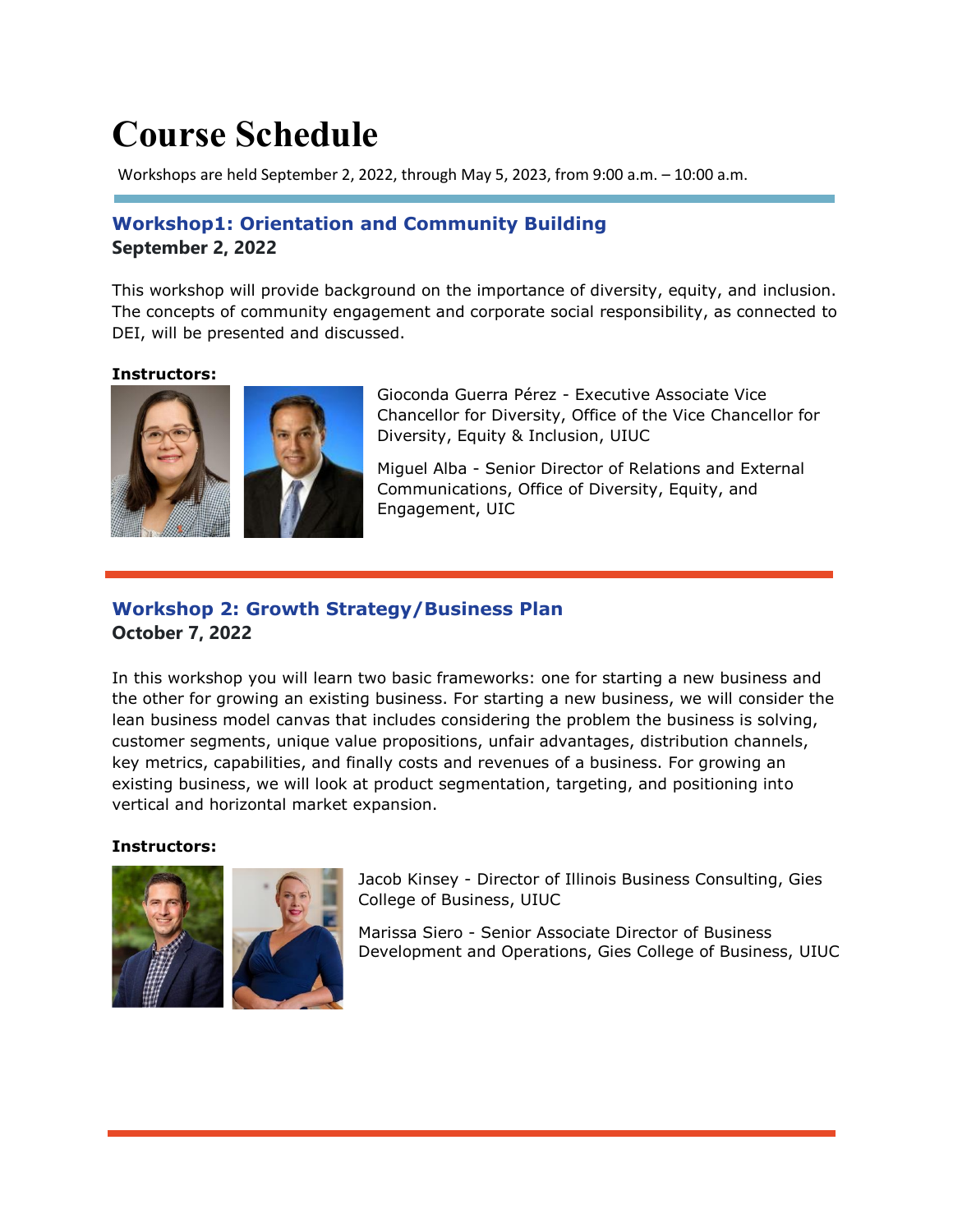## **Workshop 3: The Power of Capital: How to Fuel the Growth of Your Business**

#### **November 4, 2022**

This workshop, led by Chase for Business, will provide you with an understanding of the different capital options for your business, help you find what financial data is important, recognize your credit options, and confirm when your business needs to borrow.

#### **Instructors:**



Sandra Magallon - Midwest Division Area Manager, Chase for **Business** 

Pamela Randle - VP Sr Business Consultant, Minority Entrepreneur Initiative, Chase for Business

## **Workshop 4: Government Contracting**

#### **December 2, 2022**

For a small business, the procurement process can be complex and challenging to navigate. As a result, this workshop is intended to enhance your basic understanding of the procurement process and introduce resources to help you determine if this customer is a good fit for your business. We will discuss necessary vendor registrations (e.g., SAM, IPG), and tools such as small business certifications that can make this marketplace as accessible as possible.

#### **Instructor:**



Keli Krueger-Huhra - Director of the Illinois Procurement Technical Assistance Center, Bradley University.

## **Workshop 5: Negotiation January 6, 2023**

In this workshop on managerial negotiations, we will discuss different approaches to negotiations, and how to navigate common obstacles to achieving your desired outcomes.

#### **Instructor:**



Judith White - Teaching Professor of Management, Gies College of Business, UIUC.